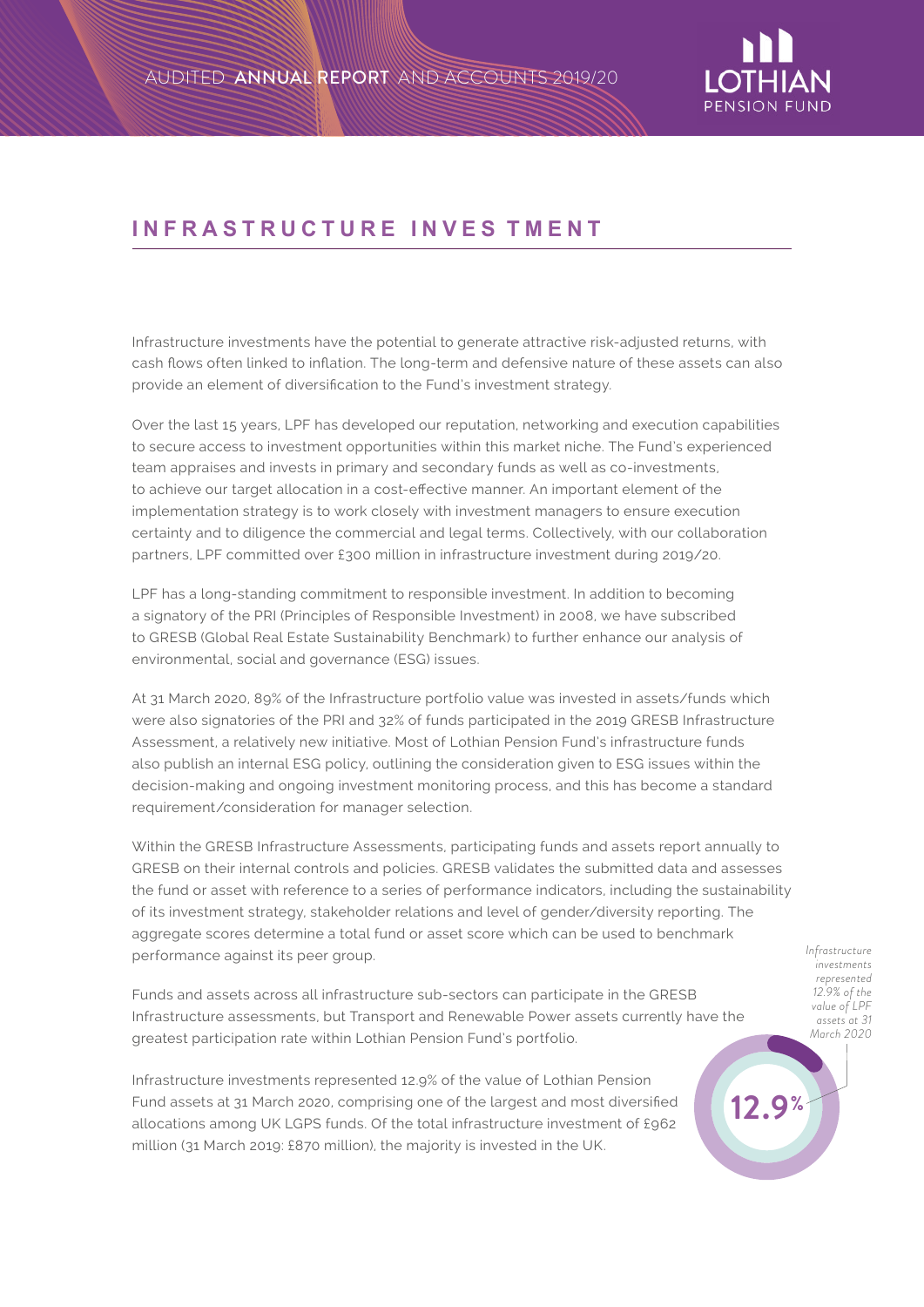

## **INFRASTRUCTURE INVESTMENT**

During 2019/20, Lothian Pension Fund completed investments in eight secondary fund interests and made three co-investments. Approximately £165 million has been invested over the year in UK, European and Global infrastructure assets. During the same period, £187 million has been distributed/returned to the Fund. Of note, there were two successful realisations generating proceeds of £80 million and recording a net internal rate of return over 20% and a total value to paid-in multiple of 2x. A sale of another of the larger assets was agreed, which crystallises proceeds of approximately £39 million in April 2020.

The geographic and sector diversification for Lothian Pension Fund infrastructure (as percentage of infrastructure asset value of £962m at 31 March 2020) is shown in the charts below.



## **GEOGRAPHIC DIVERSIFICATION SECTOR DIVERSIFICATION**

Infrastructure investments in the UK contributed 69% (or £661 million) of the total. The Fund's 20 largest UK investments, representing £407 million of value, are shown in the map below. Investments are made across a diverse range of projects, in the areas of:

- Utilities (including regulated water, gas and electricity)
- Social infrastructure (including hospitals, schools and roads)
- Renewables, Energy and Power (including wind farms, biomass and natural gas pipelines)
- Transportation (including ports and rail); and
- Telecom and Others (including telecom towers and car parks).